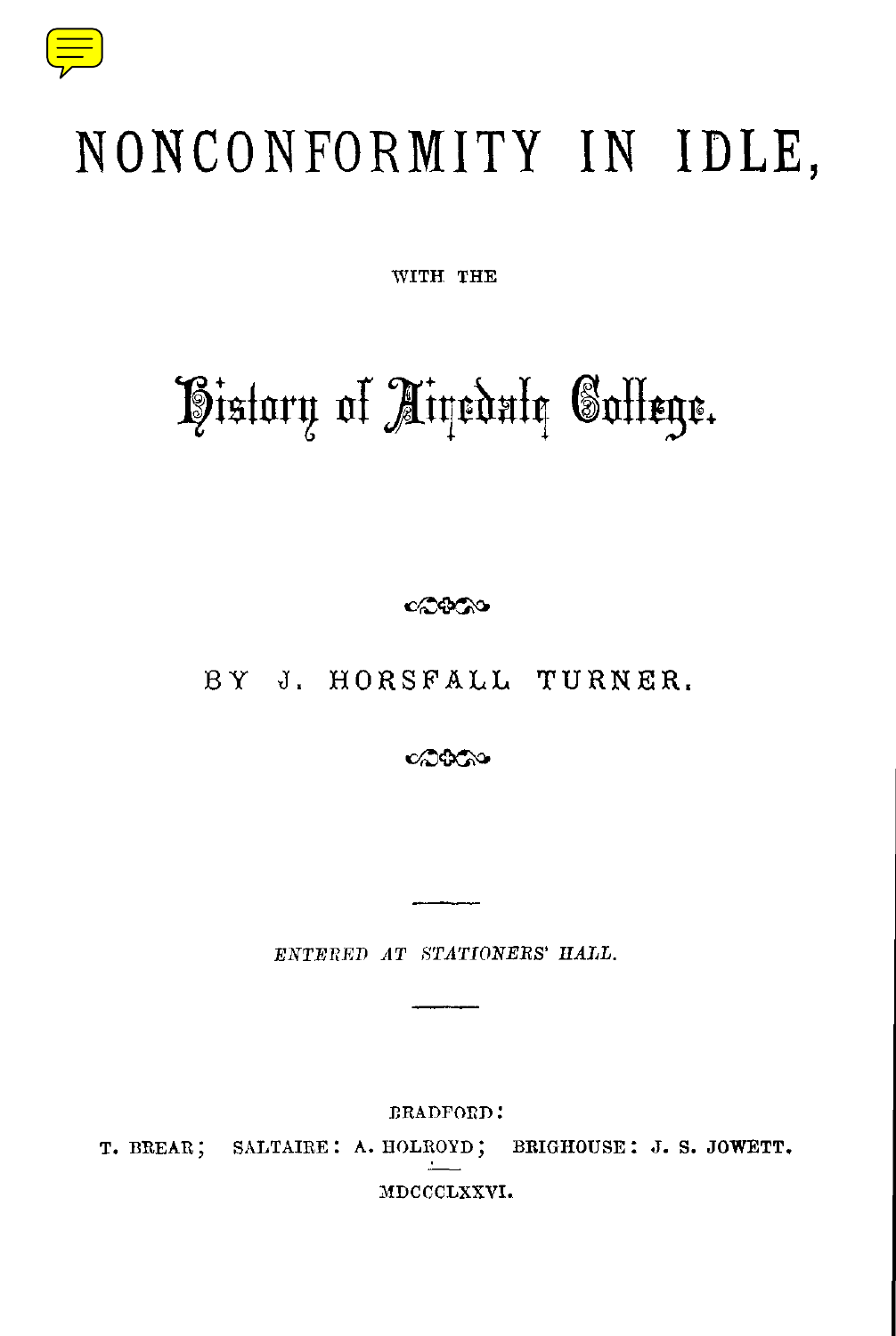<span id="page-1-0"></span>**THIS Iittle book, with its imperfections, is offered to the public as a slight contribution to the history of Nonconformity in Yorkshire . What has been done (so hurriedly, as shewn by the compilation,) in this effort to narrate the train of incidents connected with the Dissenters of Idle, may be done with better or worse results concerning many more of our West Riding Chapels. As Congregationalists, I think we have scarcely done justice to our old churches. I fear we are more negligent than most denominations. True, something has been attempted in the** *West Riding Congregational Registers, but such contributions seem to be crowded out now. That valuable work, Congregationalism in Yorkshire, on*ly supplies a few particulars of each (or rather, some) of the West Riding Churches. It seems to rest with members of individual churches to work out their own histories similar to what is done in this book, and in another on Morley.-

It has not been the aim of the compiler so much to write a history, as to collect local illustrations. The reader, keeping this in view, will not be surprised by the abruptness of the data, particularly in the first part of the book. The size of the volume, though thirty pages more than originally proposed, would not allow any enlargement upon the grand points of history; but the writer is persuaded that much of the interest will be lost to readers unversed in English History unless they read in connection with one or other of the many books bearing historically on the subject. He lays claim to nothing but the little industry required to collect and arrange the materials, being more careful to ensure correctness of dates than elegance of diction. He has not accomplished all he wished. The old Upper Chapel Register, now preserved at Somerset House, London, has not been examined. It is to be regretted that, like many others, the authorities at the Upper Chapel did not take a copy when Dissenters' Registers were called up by Government. Whatever it may contain, a copy should be had, particularly the notices of interments in the old ground.

It should be stated that the list of applications under the Declaration of Indulgence had been brought to light long before Mr. Marsh had it printed, and the Rev. Bryan Dale, M.A., Halifax, extracted the Yorkshire references some years ago. The Indulgences (strange title!) were recalled in 1675.

Mr. Smallwood seems to have exerted a lasting influence on the membership at Idle. Though a Congregationalist (a term based on the wording of the xix Article of the Prayer Book,) he, and others of the same stamp, readily united with the Presbyterians in works. Mr. Elkanah Wales and other advanced Presbyterians did not approve of Independency as it then was understood, but they were determinately opposed to Unitarianism. A passage in their remonstrance against the V. *Veritas, by the Birstal worthy—Henry Burton, reads: " As we cannot approve or allow of Indepen*dency or Erastianism, so we are resolved by the grace of God never to con*sent to the toleration of Arianism, Anti-Trinitarianism, Socinianism, &c ." This passage is deserving of note, as showing the feeling of leading Presbyterians of our immediate district.*

Respecting the Unitarians of the present day, I had intended adding, as an Appendix, a note. As the information was received too late, it is hereinserted ; first, because they are a Nonconformist body, and secondly, to illustrate a statement made at page <sup>50</sup> . "About thirty years ago some men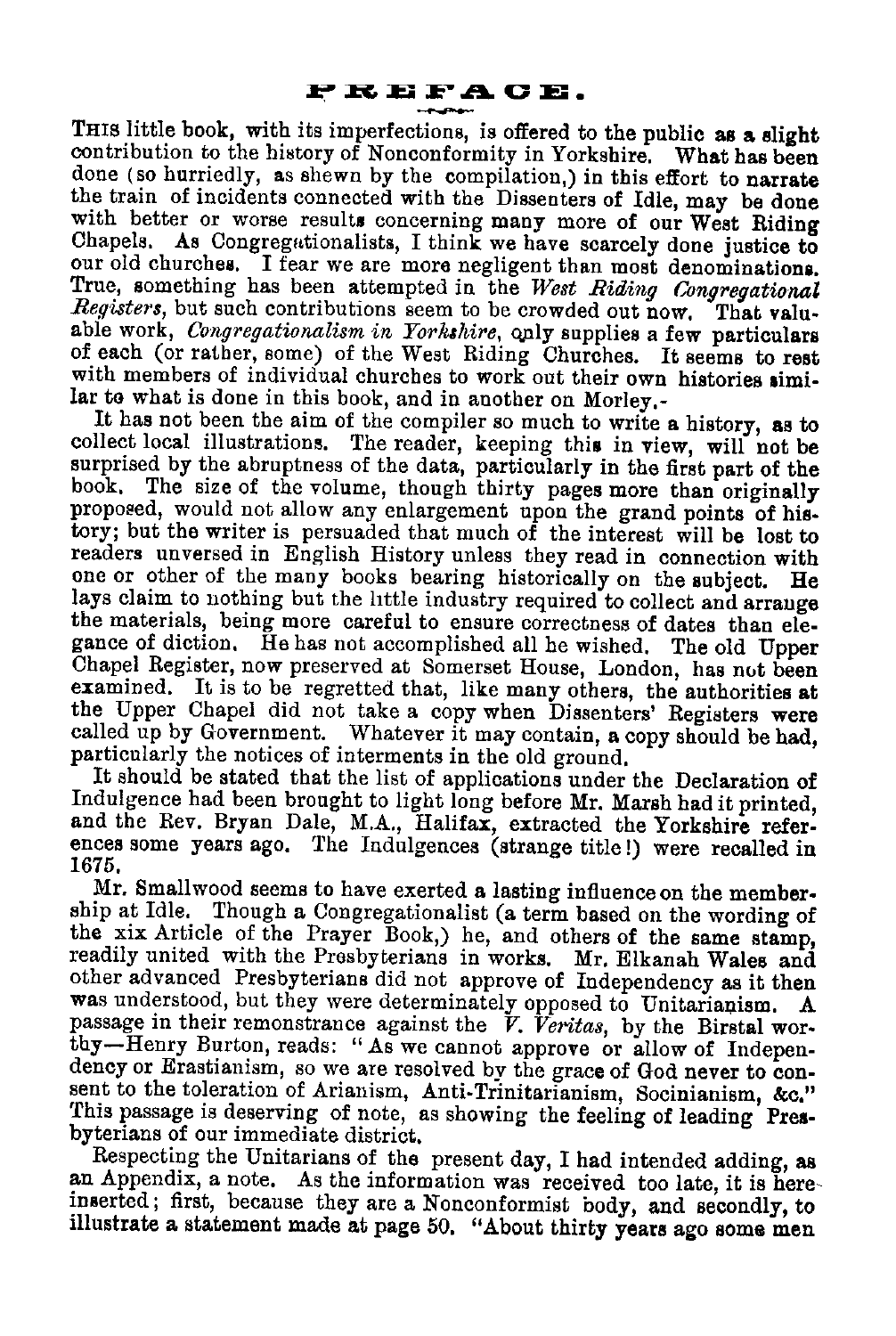#### iv . *Preface.*

in the village began to read the works of Dr . Channing, and gradually begun to adopt his views regarding God, Jesus, and man. Mrs. Humble, hearing of this, gave them the use of three cottages in which they might, ' after the manner of heresy,' worship the God of their fathers. The congregation increased in numbers so rapidly that the cottages were soon found to be too small, and Mrs. Humble lent a large room in her house. This in turn was soon found to be inadequate, and the present chapel was built, and opened in 1855 or 6. Mrs. Humble defrayed about two-thirds of the cost, and the Dawson family gave the ground. The school and house were built in 1862. Early in 1863 Mrs. Humble died, and in July of the same year the Rev . A. McComb, the minister, removed to Colyton. The Rev. J. Birks came Feb., 1864, but left May, 1866. September following, the Rev. J. Smith succeeded, removing Sept., 1871. The Rev. J. Dale came Nov., 1871, and left Dec., 1872 . The Rev. John Fraser came July, 1873." He leaves at Christmas, for Belfast.

The second Upper Chapel is stated to have been opened about 1794, but, judging from questions put to Samuel Buck., Esq., Counsel-at-law, Oct. 30, 1791, where it states that the old chapel had been pulled down, and on the same piece of ground a new one was more than half erected, it was probably opened in 1792.

I need not find further faults with the compilation, the reader will probably do a fair amount in that line. He may find a slip of the pen now and then, as*fort forforte .*

It is with great pleasure I acknowledge my indebtedness to Mr. W. J. Vint for the loan of the copper-plate from which to print the fac-simile of Heywood's writing on Idle. The loan of this led me to desire more; and by generous gifts from George Vint, Esq., B. Rycroft, Esq., C. Turner, Esq., Samuel Vint, Esq., and the Sunday School Teachers, (per Mr. F. Illingworth,) of two guineas each, I have been able to add the photographs of the Revs. William Vint, W. Atherton, H. Ollerenshaw and S. Dyson, and Mr. Rycroft. These have been copied from negatives I supplied, by Messrs, Taylor Bros., Fox, and Co., London. Mr. Dawson's is taken from a painting in the possession of his grandson, John Dawson, Esq., of Exeter, and I am highly pleased to be the means of retaining in Yorkshire the portrait (by Mr. Dawson's permission) of one of Yorkshire's Worthies. I regret that I can obtain so little information respecting him . The portrait of Mr. Vint is taken from the painting at Airedale College, whilst Mr. Atherton's is from a painting in the possession of Mrs. Atherton, Manningham. From two photographs, taken by Mr. Bottomley, Bradford, I have had copper-plates engraved. The plate of the Chapel is presented by Messrs. E. S. Vint, J. Briggs, G. Aired, W. Jowett, and J. F. Garnett, Trustees. I am reminded there is one irremediable omission in the list of portraits, Mr. Stringer never having had his likeness taken .

In conclusion, it must be stated that the writer only is responsible for the statements made.

To the

Church and Congregation

Worshipping at Upper Chapel, Idle,

This little Book is respectfully dedicated by their fellow-worshipper,

**THE AUTHOR ,**

**College House, December, 1875,**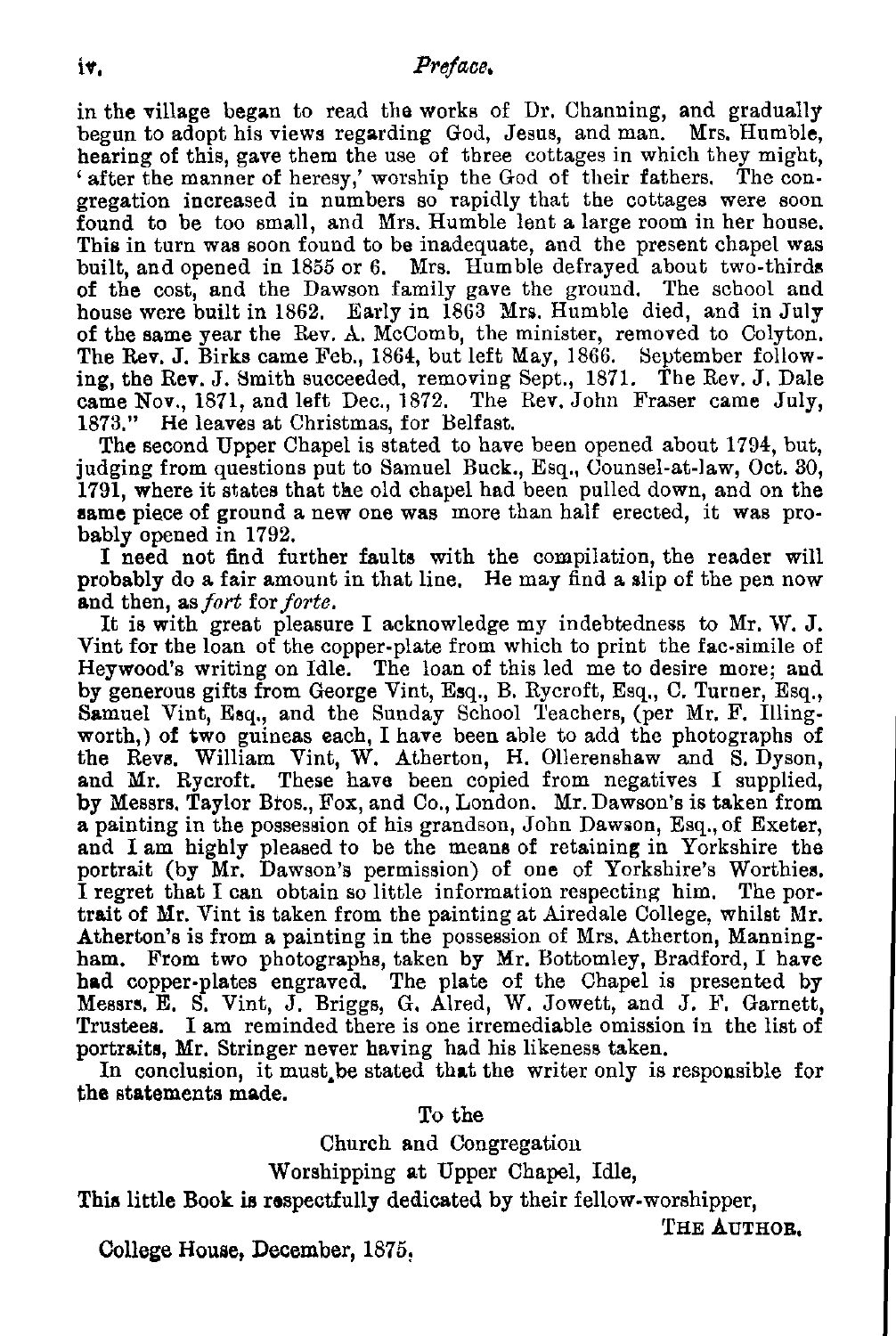## **CONTENTS .**  $-$

| PURITANISM. Chapels of Ease. Presentation. Consecration of Idle      |                          |                      |                      | PAGE.     |
|----------------------------------------------------------------------|--------------------------|----------------------|----------------------|-----------|
| Chapel, 1692. Ejection, 1662                                         | <b>Contract Contract</b> | $\cdots$             | $\ddotsc$            | $9 - 10$  |
| REV. E. WALES, Idle and Pudsey. Wales' family. Persecution. His Will |                          |                      |                      | $10 - 15$ |
| REV. S. WALES, Morley. REV. JAMES SALE, Pudsey                       |                          | $\ddotsc$            |                      | 16        |
| REV. SAM COATES, Rawdon. Rawdon Baptists. Rev. John Wilson           |                          |                      |                      | $16 - 17$ |
| REV. OLIVER HEYWOOD, Coley. Life and Works by Mr. Vint. Life by      |                          |                      |                      |           |
| Mr. Hunter. Thomas Ledgard                                           | $\cdots$                 | $\cdots$             | $\ddotsc$            | $18 - 19$ |
| REV. T. SMALLWOOD<br>$\ddotsc$<br><b>Contract Contract</b>           | $\cdots$                 | $\ddotsc$            |                      | 19        |
| REV. JOSIAH HOLDSWORTH, Heckmondwike                                 | $\cdots$                 | $\cdots$             | $\ddotsc$            | 20        |
| REV. T. JOHNSON<br>$\ddot{\phantom{a}}$<br>$\ddotsc$                 | $\ddotsc$                | $\cdots$             | $\ddotsc$            | $20 - 21$ |
| REV. JONATHAN WRIGHT<br>$\ddotsc$                                    | $\ddotsc$                |                      | $\cdots$             | 21        |
| REV. ACCEPTED LISTER<br>$\sim$<br>$\ddotsc$                          | $\ddotsc$                | $\ddotsc$            | $\ddotsc$            | 22        |
| PERSECUTION. Quakers. Conventicles. Candles                          |                          | $\cdots$             | $\ddotsc$            | $22 - 23$ |
| INDULGENCE. Idle, Guiseley, Shipley, &c.                             |                          | $\ddotsc$            |                      | 24        |
| DISSENTERS' MEETINGS. Quakers, Presbyterians, Congregational.        |                          |                      |                      |           |
| LAW-SUIT about Idle Chapel.-Dissenters ejected, 1689. Led-           |                          |                      |                      |           |
| gard's House<br>$\sim$<br>and the state of the state of the          | $\sim$ and $\sim$        |                      | $\ddotsc$            | $24 - 27$ |
| SOCIETY OF FRIENDS.--Rev. David Clarkson. Bingley during the         |                          |                      |                      |           |
| Interregnum<br>$\ddotsc$                                             |                          | $\cdots$             | $\cdots$             | $27 - 29$ |
| UNITED BRETHREN. Presbyterian and Congregational                     |                          |                      | $\ddotsc$            | 29        |
| IDLE MINISTERS, 1662-1715<br>$\cdots$                                |                          | $\cdots$             | .                    | 30        |
| REV. JOHN BUCK<br>$\cdots$                                           | $\ddotsc$                | $\cdots$             | $\ddotsc$            | 30        |
| FIRST TRUST DEED, 1716<br>$\cdots$                                   | $\ddotsc$                |                      | $\cdots$             | $31 - 34$ |
| ASHTON'S GIFT<br>$\cdots$                                            | $\cdots$<br>             | $\ddotsc$            |                      | $34 - 38$ |
| TRUSTEES. Peppercorn Rent. Red Rose Rent. Minister's (now Col-       |                          |                      |                      |           |
| lege) House<br><b>Contract Contract</b>                              | $\cdots$                 | $\cdots$<br>         | $\ddot{\phantom{a}}$ | $39 - 42$ |
| REV. N. BEALE<br>$\cdots$                                            | $\cdots$                 | <br>$\cdots$         |                      | 48        |
| REV. J. HUTHWAITE<br>$\ddot{\phantom{a}}$                            | $\ddotsc$                | $\ddotsc$<br>        | $\ddotsc$            | $43 - 44$ |
| STATE OF RELIGION Wesley. Ingham. Moravians. Grimshaw.               |                          |                      |                      |           |
| Darney's Hymn. Methodism at Windhill and Idle                        |                          |                      |                      | $44 - 45$ |
| DRACUPS. Nathaniel the Methodist; Rev. John, the Baptist             |                          |                      | $\ddotsc$            | 46        |
| REV. J. DAWSON<br>$\ddot{\phantom{a}}$                               | $\cdots$                 | $\cdots$<br>         |                      | $46 - 50$ |
| REV. JOSEPH COCKIN<br>$\cdots$                                       | $\cdots$                 | $\ddotsc$<br>        |                      | $51 - 52$ |
| REV. W. VINT. His Works. Idle Press. Life by Mr. Curry. Funeral      |                          |                      |                      |           |
| Sermons by Revs. R. W. Hamilton, A. Blackburn, and J. Wads-          |                          |                      |                      |           |
| worth<br>$\cdots$<br>$\cdots$                                        | $\cdots$                 | $\cdots$<br>$\cdots$ | $\cdots$             | $52 - 85$ |